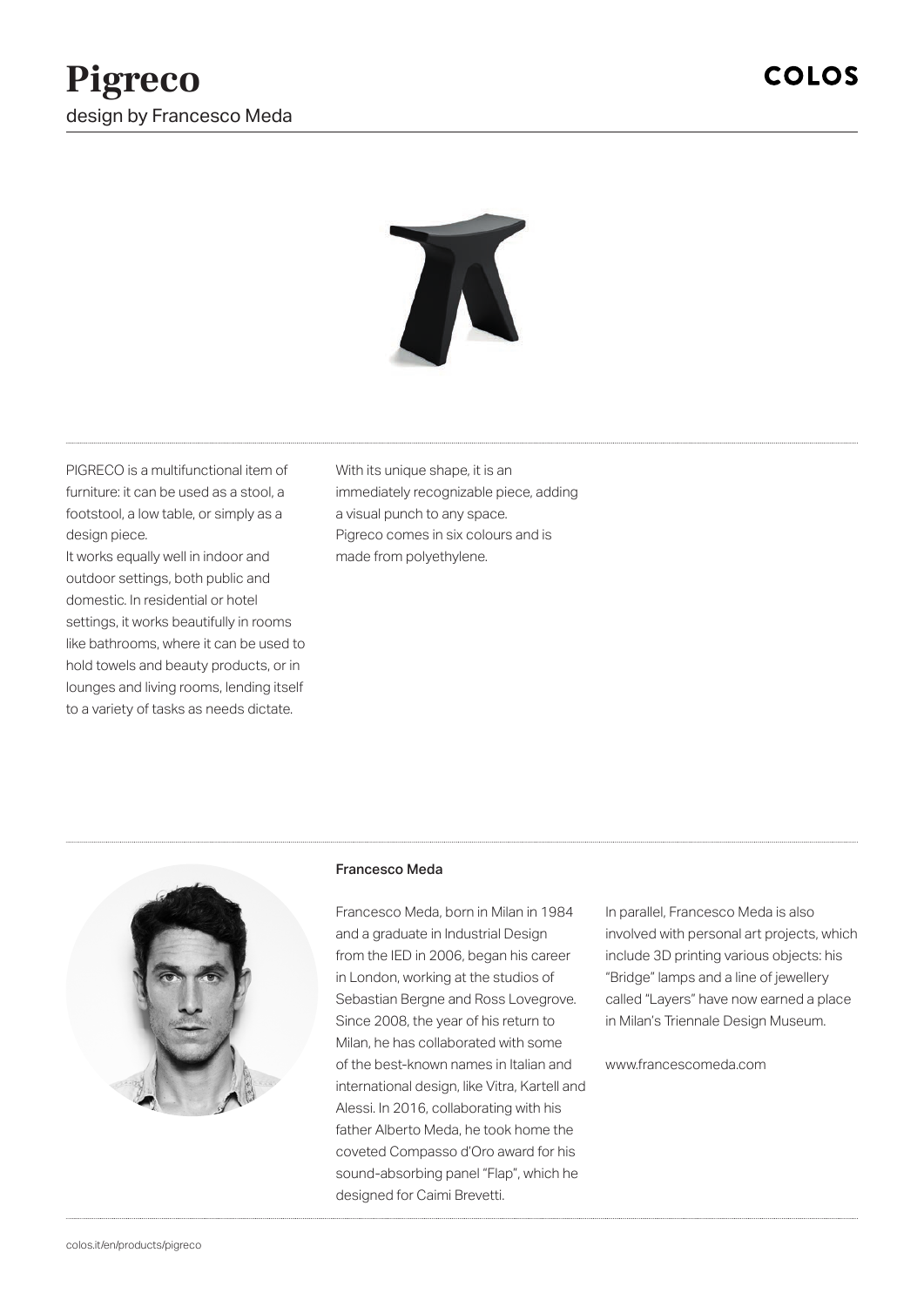## Compositions

One-piece polyethylene stool. Not stackable.

### **Certifications**



# Dimensions

432

*17"*

*14 7/16"*

367

*17"* 432



- Quantity for package: 1
- Box sizes: 44x22x45cm
- Package volume: 0,04 m<sup>3</sup>
- Package weight: 2,5 Kg

## Polypropylene monocoque colours

220 *8 11/16"*

*8"* 204





NCS 5030 - G30Y



Mud

Aubergine NCS 5540 - Y90R